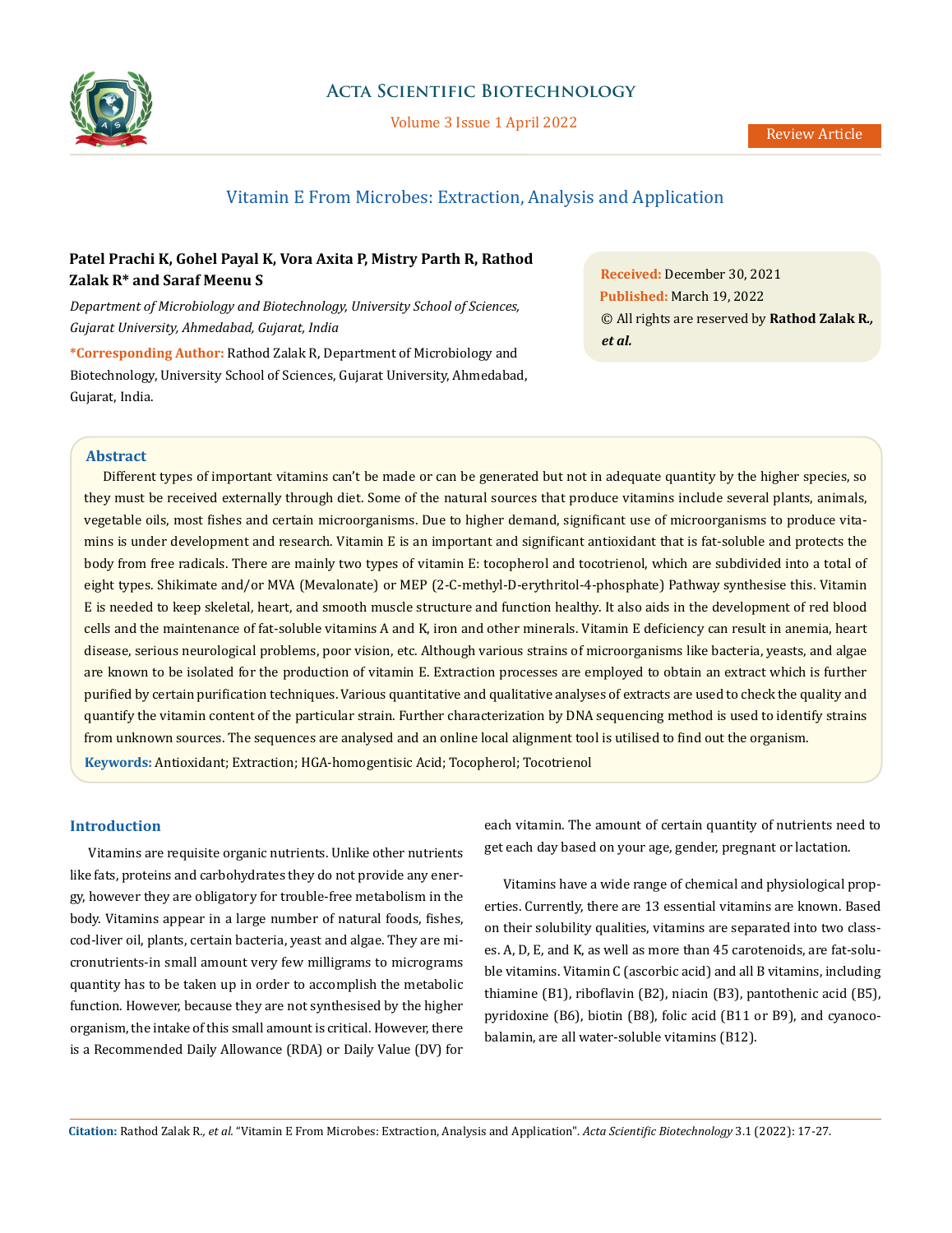| Age            | <b>Males</b><br><b>Daily</b><br>value<br>$(\ln mg)$ | <b>Females</b><br><b>Daily</b><br>value<br>$(\ln mg)$ | Pregnant<br><b>Daily</b><br>value<br>$(\ln mg)$ | <b>Breast</b><br>feeding<br><b>Daily value</b><br>$(\ln mg)$ |
|----------------|-----------------------------------------------------|-------------------------------------------------------|-------------------------------------------------|--------------------------------------------------------------|
| Up to<br>1year | $4 - 5$                                             | $4 - 5$                                               |                                                 |                                                              |
| $1-13$ years   | $6 - 11$                                            | $6 - 11$                                              |                                                 |                                                              |
| $14+$ adults   | 15                                                  | 15                                                    | 15                                              | 19                                                           |

**Table 1:** Recommended Dietary Allowances (RDAs) for Vitamin E (α-tocopherol) [22].

Vitamin E is essential bioactive vitamin in human nutrition which is consist of tocochromanols- of two distinct compounds known as tocopherols and tocotrienols [10]. Which are produced by plants, vegetable oils and some of the microorganisms. It has various important functions, the most important of which is as an antioxidant that scavenges free radicals. It is regarded as the lipid soluble antioxidant present in cellular membrane of higher organisms. These definite chemical compounds contain a hydrophobic side chain and a chromanol ring  $[28]$ . Vitamin E is a vital fat-soluble vitamin which exists in 8 different is forms namely  $\alpha$ -,  $\beta$ -,  $\delta$ -,  $\gamma$ - tocopherol and α-, β-, δ-, γ- tocotrienol. α-Tocopherol is considered as the typical and biological active form of vitamin  $E[39,41]$ . These isoforms are widely found present in vegetables, vegetable oil, nuts (such as almonds), grains (such as corn oil), seeds (such as sunflower), cyanobacteria [30,38], certain bacteria, yeast, algae and fishes.

Alpha-tocopherol is the only vitamin E that is utilised by the human body. Its primary function is to act as an antioxidant, scavenging loose electrons, often known as "free radicals," which can cause cell damage. Vitamin E has the capacity to protect cells from free radical damage and, in some cases, to limit the generation of free radicals.

The analysis starts with a vitamin extraction from a specific source. The method of extraction chosen is determined by the desired outcome, the source's nature, strain potential (from microorganisms), the current natural or synthetic form of the vitamins, interfering constituents, the vitamin's resistance to certain physical and chemical parameters, and the analytical method's selectivity and specificity. It is important to remove the quantity from the matrix in a form that can be reliably quantified by certain analysis procedures in order to make a good determination.



**Figure 1:** (Vitamin E structure (tocopherol and tocotrienol)) [https://doi.org/10.3390/ma14133691] [14].

### **Vitamin E types and structure**

The vitamin E is functionally very significant, apart from this they are powerful antioxidant. There are eight chemical variants of tocopherol and tocotrienol: 4 tocopherol and 4 tocotrienol. However, the only one able to meet human requirements is alpha tocopherol. Tocopherol and tocotrienol together called as tocochromanol. Vitamin E subsist in 8 chemical forms. A,  $\beta$ ,  $\gamma$ , δ-tocopherol and α, β, γ, δ-tocotrienol.

| <b>Vitamin E forms</b>   | R1              | R <sub>2</sub>  |
|--------------------------|-----------------|-----------------|
| α-Tocopherol/tocotrienol | CH <sub>3</sub> | CH <sub>3</sub> |
| β-Tocopherol/tocotrienol | CH <sub>3</sub> |                 |
| γ-Tocopherol/tocotrienol |                 | CH <sub>3</sub> |
| δ-Tocopherol/tocotrienol |                 |                 |

**Table 2:** Number/positions of ring methyls in  $\alpha$ ,  $\beta$ ,  $\gamma$ , δ- tocopherol and tocotrienol [48].

The 6-chromanol ring structure is methylated to variable degrees at positions 5, 7, and 8, and the C16 saturated phytyl side is linked to the chromanol ring at position 2 in tocopherols. The presence of unsaturated double bonds at the 3,7 and 11 locations of the phytyl side chain distinguishes tocotrienols. The amount and locations of the methyl groups on the 6-chromanol ring change between tocopherols and tocotrienols; alpha-tocopherol/tocotrienol is tri-methylated; beta-tocopherol/tocotrienol and gammatocopherol/tocotrienol are dimethylated; and delta-tocopherol/ tocotrienol is mono-methylated [48].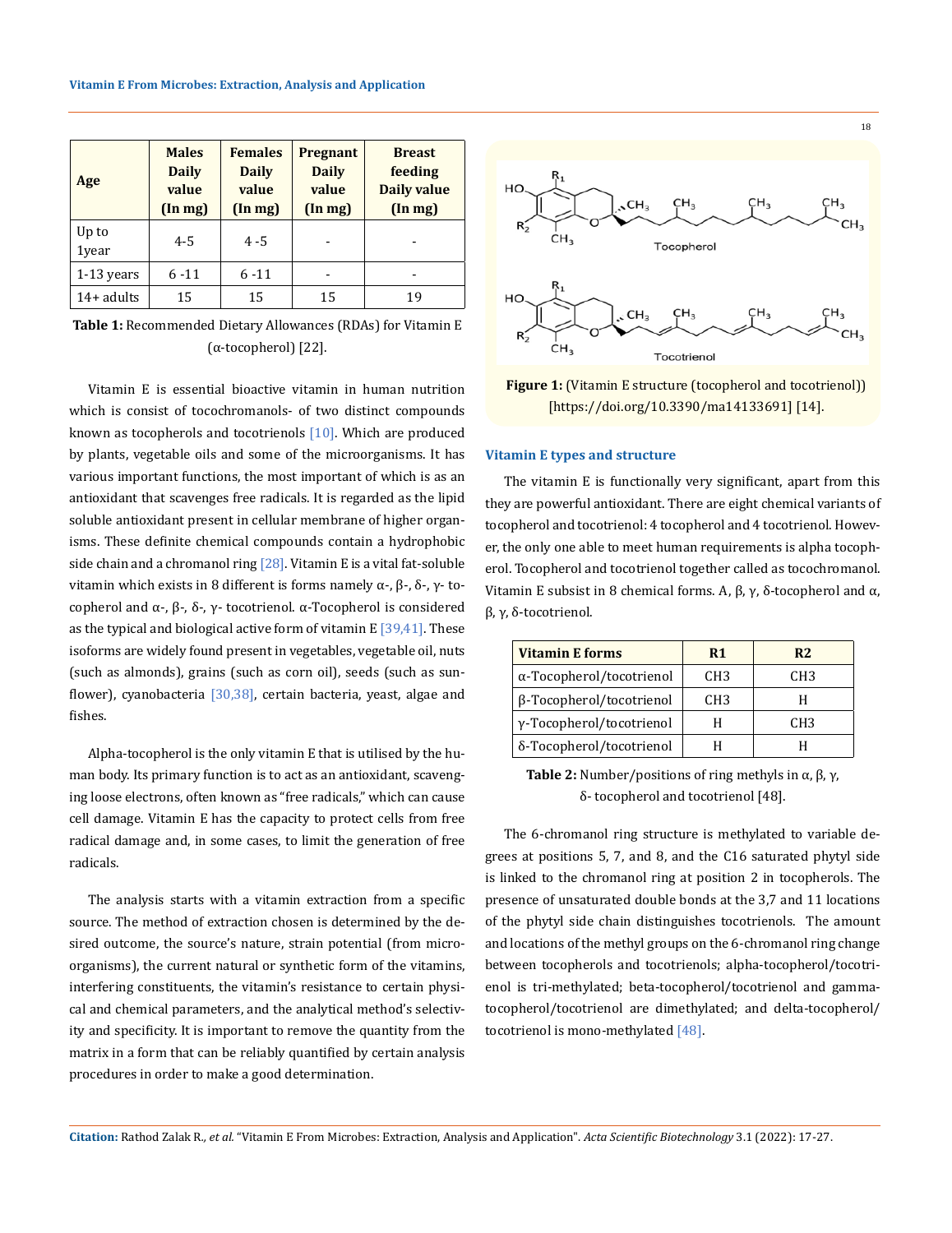### **Source of vitamin E**

Various foods provide vitamin E. The finest source of vitamin E are seeds and fruits. Green leafy veggies are also good sources of vitamin E. Vitamin E can also be synthesized by plants and photosynthetic organisms [32,33]. To synthesis stereospecific tocopherols, enzymes aid in the synthesis: *RRR*-tocopherols [6]. Tocopherols and tocotrienols can be isolated from vegetable oils and other higher plant components and purified or concentrated. Vitamin E can also be found in dietary supplements. The majority of vitamin E pills contain significantly move vitamin E than meals. Vitamin E is frequently esterified in nutritional supplements and fortified foods to extend its self-life while protecting its antioxidant capabilities.

Tocopherols and Tocotrienols quantity and composition in natural oils differ significantly between plants species and even within the same species. Tocotrienols are only found in a few non-photosynthetic tissues of higher plants, but tocopherols are widely distributed. α-Tocopherol is the more abundant tocopherol in palm, olive, and sunflower oils, whereas the contents of  $γ$ -tocopherol in some edible oils like corn, rapeseed, and soybean oils are more than α-tocopherol.

Palm, rice and annatto are the most common sources of tocotrienols, with tocopherol-tocotrienol ratios of 25:75, 50:50, and 0.1 : 99.9, respectively[49]. The tocotrienol  $\alpha$ -,  $\gamma$ -, and δ-tocotrienols are abundant in palm oil. γ-Tocotrienol is the most common vitamin E isoform found in the rice bran oil  $[36]$ . One of the key isoforms present in wheat germ oil is β-tocopherol. Only tocotrienols, primarily δ-tocotrienol, were found in the lipid fraction of annatto (*Bixa orellana L*.) seeds, but no tocopherols [13].

Since a preliminary survey on the occurrence of tocopherols in microorganisms  $[15]$ , its presence has been demonstrated especially in chlorophyll-containing organisms, though not in all of them  $[48]$ . Early, a tocopherol-like antioxidant was found in yeasts and a small amount of a-tocopherol was detected in cells of baker's yeast [7]. a-Tocopherolquinol and a-tocopherolquinone were found in the algae, *Euglena gracilis*, in bacteria and in yeasts [24]. Ruggeri., *et al.* (1985) reported enhancement of a-tocopherol production in temperature-stressed cells of *E. gracilis* Z grown photoheterotrophically [42].

|                                                 |                                           | 19                              |
|-------------------------------------------------|-------------------------------------------|---------------------------------|
| <b>Strain</b>                                   | <b>Mainculturesubstances</b>              | Yield                           |
| E. gracilis                                     | KH medium. Homogentisate.<br>L-tyrosine   | $5.10$ mg/L                     |
| E. gracilis                                     | Methane                                   | $8.60 \pm 0.22$<br>mg/L         |
| <i><u>Stichococcus</u></i><br><i>bacillaris</i> | Methyl jasmonate (MeJa).<br>Algal culture | $0.60$ mg/g<br>(DW)             |
| Nannochloropsis<br>oculata                      | F/2 medium.<br>Ammonium chloride          | $2.32 \pm 0.04$<br>mg/g<br>(DW) |
| S. cerevisiae                                   | SD medium                                 | $320 \,\mathrm{mg/L}$           |

**Table 3:** Vitamin E produced from microorganisms [49]. (Key: DW - Dry Weight; SD medium - Synthetic Dextrose Medium).





# **Biosynthesis of vitamin E**

Proposed tocotrienols synthetic pathway in S. Cerevisiae:- MVA pathway (mevalonate pathway), 4-HPP (4-hydroxyphenylpyruvate), HGA (homogentisic acid), GGPP (geranylgeranyl pyrophosphate),MGGBQ(2-methyl-6-geranylgeranyl benzoquinol), DMGGBQ (2,3-dimethyl-5-geranylgeranyl-benzoquinone), HPPD (4-hydroxyphenylpyruvate dioxygenase), SyHPT (homogentis-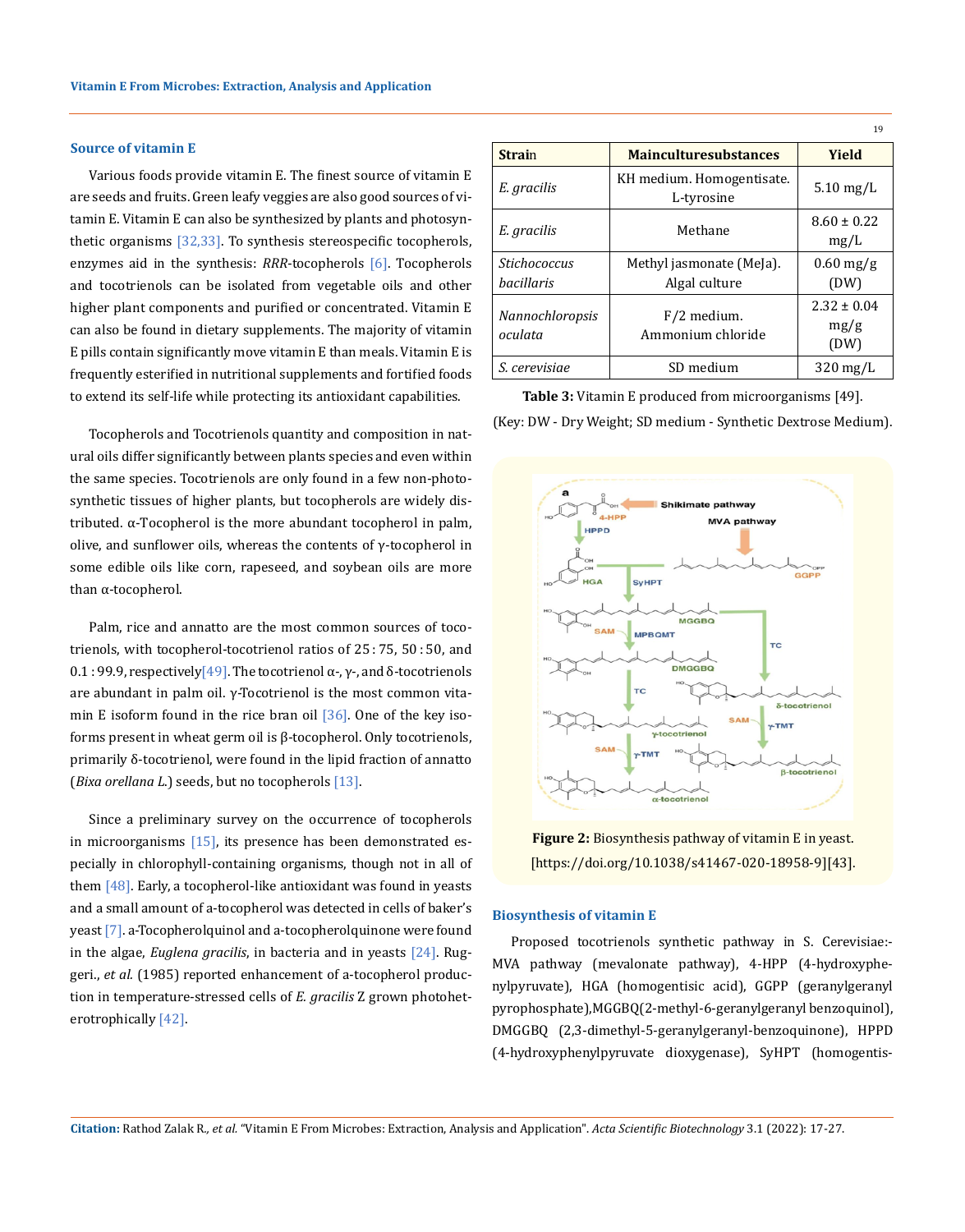### **Construction of tocotrienols biosynthetic pathway in yeast**

Tocotrienols are formed from two precursors in the vitamin E synthetic pathway in plants: homogentisic acid (HGA) synthesised from 4-hydroxyphenylpyruvate (4-HPP) under the catalysis of 4-hydroxyphenylpyruvate dioxygenase (HPPD) [36] and geranylgeranyl pyrophosphate (GGPP) derived from the 2C-Methyl-D-erythritol-4-phosphate(MEP) pathway. geranylgeranyl pyrophosphate (GGPP) is transferred to homogentisic acid (HGA) by homogentisate geranylgeranyl transferase (HGGT) to generate 2-methyl-6-geranylgeranyl benzoquinol (MGGBQ), which is then methylated and/or cyclized to form tocotrienols. 2-methyl-6-phytylbenzoquinol methyltransferase (MPBQMT) catalyses the methylation of 2-methyl-6-phytylbenzoquinol (MGGBQ)to produce 2,3-dimethyl-5-geranylgeranyl-benzoquinone (DMGGBQ), the second ring of which can be closed by tocopherol cyclase (TC) to form gamma-tocotrienol. The ring closure reaction on MGGBQ can also be catalysed by tocopherol cyclase (TC), resulting in the formation of delta-tocotrienol. gamma tocopherol methyltransferase (TMT) methylates delta-tocotrienol and gamma-tocotrienol, yielding beta-tocotrienol and alpha-tocotrienol, respectively<sup>[4]</sup>. In order to construct a complete biosynthetic pathway for tocotrienols in S. cerevisiae, five exogenous enzymes from photosynthetic organisms, namely HPPD, HGGT, MPBQMT, TC, and gamma-TMT, should be added to the endogenous mevalonate (MVA) pathway leading to the formation of geranylgeranyl pyrophosphate (GGPP) and the shikimate pathway leading to the formation of 4-hydroxyphenylpyruvate (4-HPP). These enzymes were cloned from Arabidopsis thaliana and expressed in S. Cerevisiae utilising an EGFP( Enhanced green fluorescent protein) reporter as a reporter. HPPD, MPBQMT, gamma-TMT, and codon-optimized TC all fluoresced, indicating effective expression. HGGT, on the other hand, showed no fluorescence signal even after codon optimization. homogentisate geranylgeranyl transferase (HGGT)and homogentisate phytyltransferase (HPT) are enzymes that catalyse the production of tocopherol precursor in some photosynthetic organisms [5]. All heterologous enzymes needed for the construction of the tocotrienols synthesis pathway in yeast were obtained in this way.

# **Extraction Methods of Vitamin-E From Microorganisms Centrifugation**

A centrifuge works on the concept of sedimentation, which states that substances separate according to density and particle size under the influence of gravitational force (g-force). Particles are concentrated as a pellet at the bottom of the centrifuge tube and separated from the residual fluid, referred to as supernatant, in this step. It's one of the most common and helpful techniques in the molecular biology lab for collecting cells, precipitating DNA, purifying viral particles, and detecting minor variations in molecule conformation.

# **For Extraction of Vitamin-E (From Supernatant)**

1 mL fermented broth was collected from shaking flasks or the bioreactor and placed in a centrifuge tube, which was centrifuged at 7,000RPM for 10 minutes at 4° C. The cell-free supernatant was collected into a fresh microfuge tube after centrifugation. The absorbance of the supernatant was determined using spectrophotometry.

# **For Extraction of Vitamin-E (From Pellet)**

1 mL fermented broth was collected from shaking flasks or the bioreactor and placed in a centrifuge tube, which was centrifuged at 7,000RPM for 10 minutes at 4°C. The supernatant was removed after centrifugation, and PBS buffer (phosphate-buffered saline) was added to the pellet and combined by vortexing. The pellet was rinsed three times with PBS buffer, vortexed, and centrifuged. Under ice, the bacterial cell pellet was resuspended in 1 ml PBS and ultrasonically disrupted five times at 1 min intervals. The mixture was cleared by centrifugation (7,000RPM; 10 min) and the lysed cells were extracted from the supernatant [3].

#### **Soxhlet Extraction Method for Algae**

In 1879, Franz von Soxhlet created a piece of scientific equipment called a Soxhlet extractor. When the target product has a low solubility in a solvent and the impurity is insoluble in that solvent, a Soxhlet extraction is usually required. Typically, a solid material containing part of the desired ingredient is placed into a thimble composed of thick filter paper and poured into the Soxhlet extractor's main chamber. The extraction solvent is placed in a flask with the Soxhlet extractor. A condenser is then added to the Soxhlet. The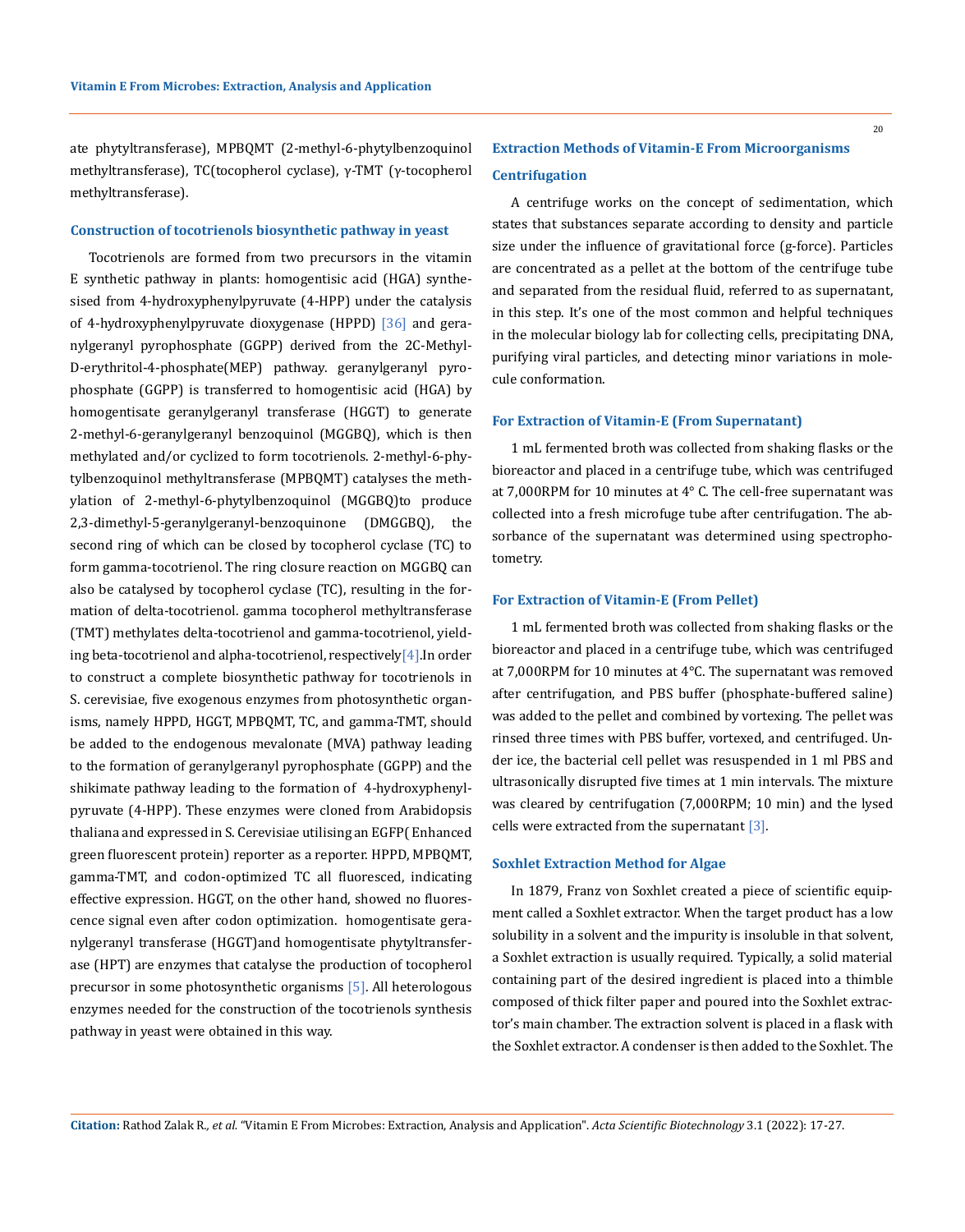solvent is brought to a state of reflux. The solvent vapour ascends a distillation arm and floods the chamber containing the solid thimble. Any solvent vapour cools and drips back down into the chamber containing the solid substance, thanks to the condenser. Warm solvent progressively fills the compartment housing the solid substance. In the heated solvent, some of the desired chemical will dissolve. When the Soxhlet chamber is nearly filled, a syphon side arm automatically empties the chamber, allowing the solvent to flow back down to the distillation flasks. This cycle can be repeated several times over the course of hours or days. A fraction of the non-volatile component dissolves in the solvent throughout each cycle. The target component is concentrated in the distillation flask after numerous cycles. The solvent is removed from the extracted chemical using a rotary evaporator after extraction.

Prepare a number of different solvent systems. By combining 20 grammes of Spirulina powder with 300 millilitres of a solvent such as acetone, chloroform, or methanol in an extractor flask for vitamin-E. After the cycle was completed, the extract was collected in a screw-capped vial and stored at 4°C. This extract was used in further analysis.

## **Analytical methods of vitamin E**

#### **Colorimetric Estimation of Vitamin E**

After the Emmerie-Engel reaction, colorimetric measurement of vitamin-E (tocopherols) is performed. This reaction is based on tocopherols reducing ferric to ferrous ion, which subsequently produces a red colour when combined with 2,2-dipyridyl reagent.

#### **Preparation of standard**

Dissolve commercially available tocopheryl acetate capsule (EBION) in 10 ml methanol.

#### **Preparation of test sample**

Fill a flask with 2.5 grammes of Spirulina powder. Slowly pour in 40 mL of 0.1N sulfuric acid, stirring constantly. Allow the content to sit for at least one night. Shake the contents briskly the next morning and filter through Whatman filter paper No-1. In three tubes, pipette 5ml of unknown (Test), 5ml of standard, and 5ml of distilled water (Blank). 2 mL 2, 2-dipyridyl solution, mixed thoroughly in each tube Then, in each tube, add 1 mL ferric chloride solution and well mix. Take the absorbance at 525nm and compare it to a blank.

#### **Thin-layer chromatography (TLC)**

Izmailov and Shraiber were the first to introduce thin-layer chromatography in 1938. The stationary phase in thin-layer chromatography (TLC) is an absorbent solid such as alumina, silica gels, cellulose powder, or other absorbent solid material that is spread over a glass plate to form a 2 mm thick and firm adhesive layer of this absorbent solid material, and the mobile phase is a liquid (solvent). TLC is a separation technique in which the components of a mixture are separated by differential migration via a stationary phase's flat bed, with the mobile phase flowing by capillary forces.

To dissolve the residue, a tiny amount of chloroform (20-50µL) was added to the tubes, and the solution was spotted on silica gel G plates. Pure α-tocopherol was also spotted as standard. The plate was then developed in a benzene-ethyl acetate 2:1 solvent system, or, more ideally, in a benzene-ethanol 99:1 solvent system. The tocopherol band was observed after development by spraying the plate with methanolic 0.001% Rhodamine 6G and examining it under UV light. The separation is expressed in terms of a 'RF value,' which is a unit of measurement.

 $RF = Distance$  travelled by solute from the origin Distance travelled by solvent from the origin

# **High-performance liquid chromatography (HPLC)**

Because this equipment operates at a high pressure (5.55\*107pa), HPLC is sometimes known as high pressure liquid chromatography. HPLC can only evaluate compounds that are dissolved in solvents. HPLC separates compound dispersed in a liquid sample and allows for qualitative and quantitative examination of which components are present in the test sample, as well as how much of each component is present. The mobile phase is the solvent used to separate components in a liquid sample for HPLC examination. At a constant flow rate controlled by the solvent delivery pump, the mobile phase is transported to a separation column, also known as the stationary phase, and subsequently to the detector. The substances in the sample are separated once a particular amount of sample is put into the column. A detector downstream of the column detects the chemicals separated in the column, and each compound is identified and quantified. Shimadzu (LC-20AD) is an ocratic pump with UV (Ultraviolet) detector (SPD-20A) that was run on the LC-solution (Liquid chromatography-soluttion) software for the HPLC analysis. The phenomenex C18 column (250\*4.6m\* 5 m) was employed, and detection was done at 292nm. For UV visible analysis, Shimadzu (UV1800) was employed.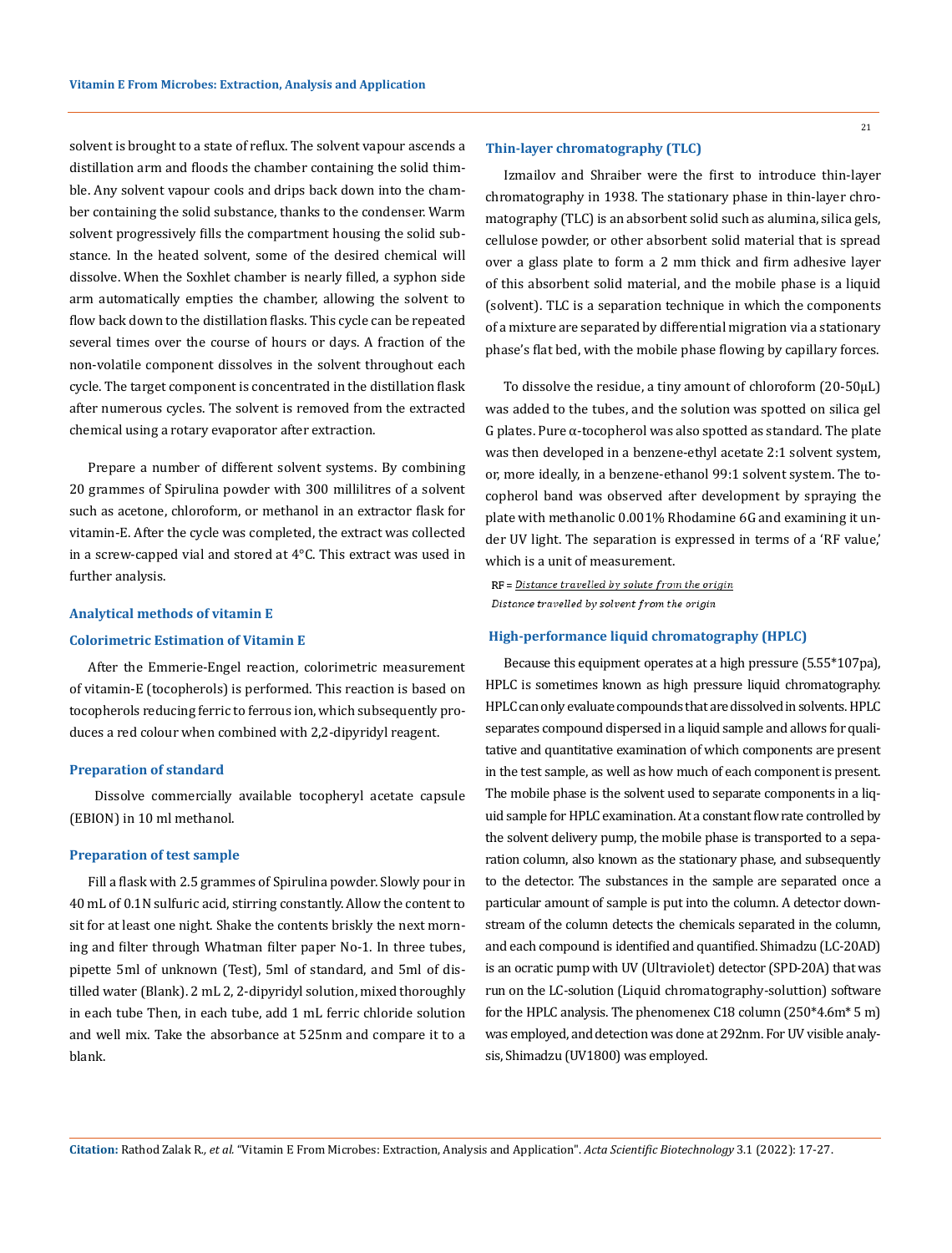# **Fourier transform infrared (FTIR) spectroscopy**

The infrared spectrum of absorption, emission, and photoconductivity of solids, liquids, and gases is obtained using the FTIR (Fourier transform infrared spectroscopy) technique. It offers a wide range of applications in the elucidation of structures that are either chemically generated or of natural origin. It's a mathematical method for converting a time domain spectrum to a frequency domain spectrum. The existence of organic and inorganic components in a sample can be determined using FTIR. The specific chemical groups present in the sample will be determined using spectrum data in the automated spectroscopy software based on the infrared absorption frequency range 600-4000 cm-1.

# **Characterization of isolate by DNA sequencing**

For further characterisation, isolate organisms that produce vitamin E must be sequenced. The sequencing is evaluated, and the online local alignment tool BLAST (Basic local alignment search tool) is used to search the NCBI (National center for biotechnology information) database for organisms with similar or identical sequences.

# **Vitamin E deficiency**

Low levels of vitamin E can lead to

- **Muscle weakness:** The central nervous system need vitamin E to function properly. It is one among the body's most important antioxidants, and a lack of it causes oxidative stress, which can cause muscular weakness.
- **Coordination and walking difficulties**: Certain neurons, known as Purkinje neurons, might die down as a result of a deficit, impairing their capacity to send messages.
- **Numbness and tingling:** Damage to nerve fibres can impede nerves from properly transferring messages, resulting in these symptoms, sometimes known as peripheral neuropathy.
- **Vision deterioration:** Light receptors in the retina and other cells in the eye can be weakened by a vitamin E deficit. This can result in eyesight loss over time.
- **Immune system problems:** According to some studies, a deficiency of vitamin E might impair immune cells. Senior citizens may be particularly vulnerable

# **Causes of deficiency**

# **Genetics**

Vitamin E insufficiency is commonly inherited. Learning about your family's medical history might help you diagnose some uncommon, hereditary disorders. Congenital abetalipoproteinemia and familial isolated vitamin E insufficiency are two of these disorders that are persistent and cause severely low vitamin E levels.

## **Medical conditions**

Vitamin E insufficiency can also occur as a result of disorders that significantly limit fat absorption. This is due to the fact that the body requires fat to properly absorb vitamin E.

#### **Some of these diseases include**

- Chronic pancreatitis
- Celiac disease
- Cholestatic liver disease Trusted Source
- Citric fibrosis

Deficiency is also frequent in newborns and babies born prematurely, who have lower birth weights and fat levels. Because an undeveloped digestive tract might interfere with fat and vitamin E absorption, premature newborns are especially vulnerable. Vitamin E deficiency in young babies can cause hemolytic anaemia, which causes red blood cells to die.

#### **Diagnosis**

- Physical examination
- Sometimes blood tests

Vitamin E deficiency is diagnosed based on symptoms, the existence of risk factors, and the findings of a physical examination. To confirm the diagnosis, blood tests to evaluate vitamin E levels may be performed.

# **Treatment**

# Vitamin E supplements

Vitamin E deficiency is treated by taking vitamin E tablets orally. Supplements may be given to premature neonates to avoid the onset of diseases. Vitamin E is abundant in breast milk and commercial formulae, thus most full-term neonates do not require supplements.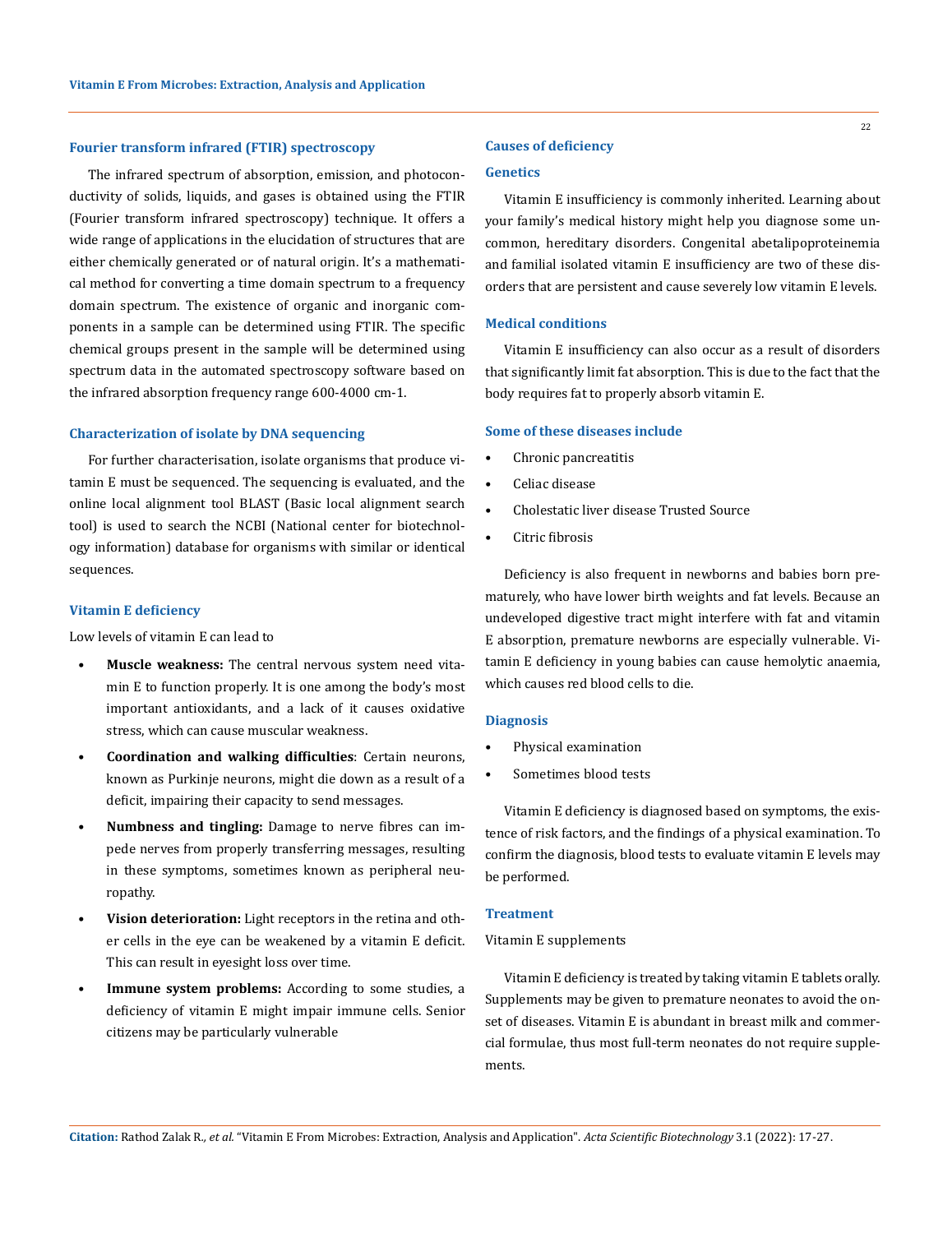#### **Biological role of vitamin E**

Vitamin E is an essential anti-inflammatory chemical because it affects a variety of components that impact the immune system, either directly or indirectly. Vitamin E has the ability to reduce inflammation in a variety of ways: It has an effect on proinflammatory enzymes including (cyclooxygenase) COX, which is responsible for the creation of prostaglandins (PG) E2  $[40,43]$ ; (PG) E2 is a proinflammatory mediator linked to a number of senile illnesses, including cancer, arthritis, and cardiovascular disease  $[26]$ . It regulates the proliferation and activation of immune cells such as T cells, lymphocytes, and natural killer cells (natural killer) NK cells [29]. Finally, it inhibits the release of proinflammatory cytokines including (Interleukin 6) IL-6 and (tumor necrosis factor) TNF. Vitamin E is essential in the prevention of chronic inflammation [40,29]. Chronic inflammation is inextricably connected to oxidative stress [17], and it is the primary cause of age-related illness and cancer in conjunction with it  $[40]$ . The biological role of vitamin E is depicted schematically in the image below.



**Figure 3:** Biological role of vitamin E. [https://doi.org/10.3390/ma14133691][14].

### **Biomedical Applications of Vitamin E**

## **In Prosthetic Implants**

Vitamin E is being studied as a chemical that might be integrated or utilised as a coating on prosthetic materials to give them extra qualities.

# **In Blend Form or through Bulk Diffusion**

Tocopherol's greatest effective application to far has been as an antioxidant in the stabilisation of high molecular weight polyethylene (UHWMPE), making vitamin E a helpful chemical in the 23

biomedical area. Prior to implantation, UHWMPE inserts were sterilised with gamma rays until the late 1990s. Unfortunately, this method of sterilisation posed a significant oxidative problem for the polymer, as the radiation increases the likelihood of oxidative destruction, making it more unstable and brittle, resulting in severe implant loosening [34].

#### **As a Coating**

The issue of joint replacement due to loosening is one of the most prevalent biomedical implant issues. Infections and wear are common causes of failure, with debris forming in the particular region of the prosthesis causing persistent inflammation. A coating with anti-inflammatory and anti-bacterial properties can surely assist to decrease these occurrences, hence minimising the occurrence of septic or aseptic loosening of prosthesis. As a result, while still in the research phase, some studies advise treating metal surfaces with vitamin E to provide antibacterial and anti-inflammatory characteristics or to aid Osseo integration [16,26].

#### **In Tissue Engineering**

Tocopherol has been a fascinating study topic in the field of wound healing and tissue regeneration due to its antioxidant and anti-inflammatory properties. Vitamin E has been mixed, encapsulated, or blended with several types of polymeric materials that have been handled as scaffolds, hydrogels, or films in the literature.

# **In Wound Healing**

Wound healing is a physiological process that occurs after an injury to the skin, such as a laceration or a burn. Inflammation, proliferation, and maturation are the phases that make wound healing a difficult and time-consuming process [27,31]. It is feasible to create a polymeric wound dressing that leverages the antioxidant potential of vitamin E to aid and speed the healing process by combining vitamin E with polymers commonly used in biomedicine. Hydrogels and scaffolds are the recommended dressing medium for full skin regeneration because they are three-dimensional and encourage cell adhesion and development.

# **In Tissue Regeneration**

Tissue repair is the process of a tissue's compensatory regeneration, which results in the restoration of its structure and function. Tissues can be healed by implanting three-dimensional constructs, such as scaffolds, that can encourage cell growth and adherence,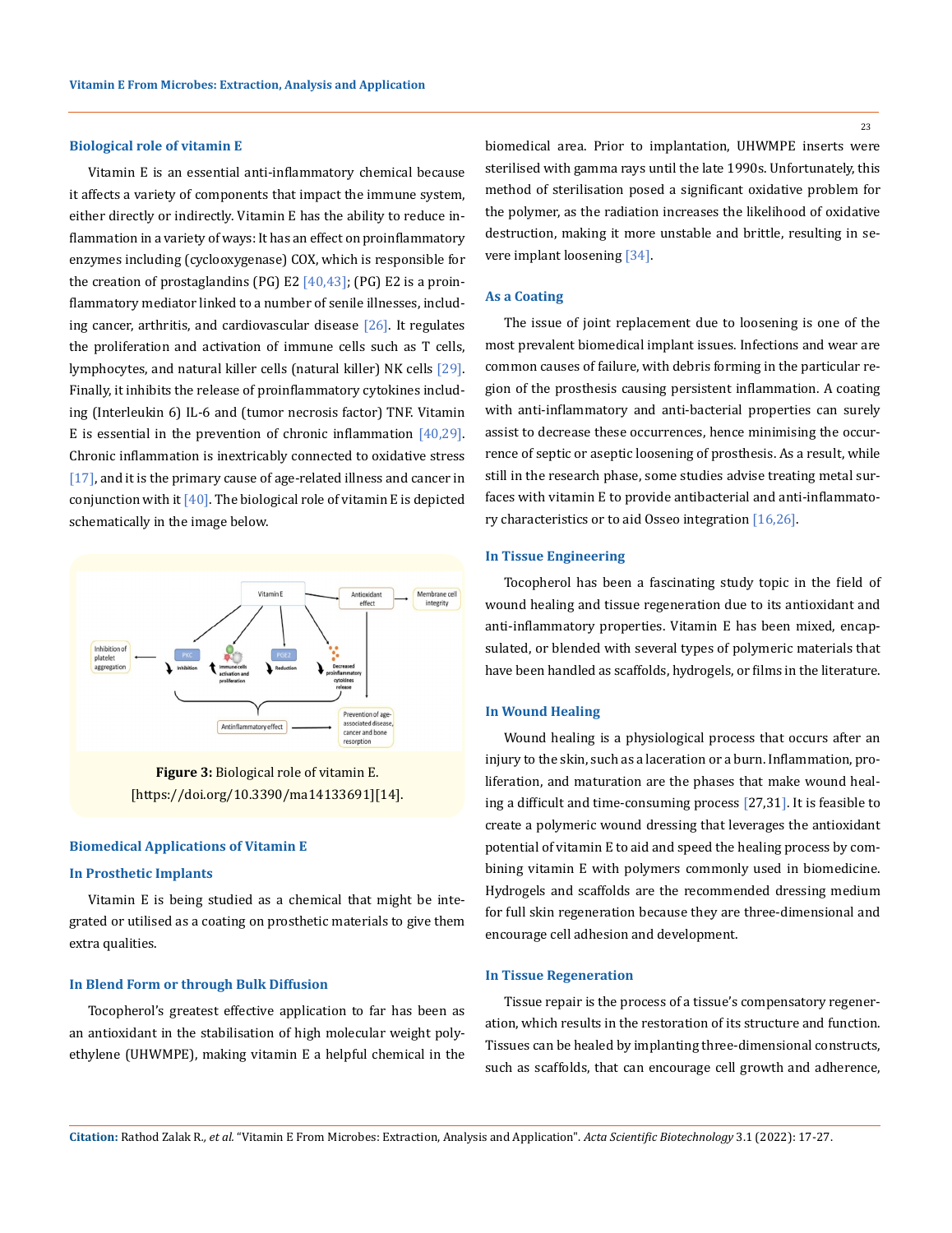allowing for full tissue regeneration  $[26]$ . In this case, the same materials as before are utilised, which can sustain the tissue both mechanically and cellularly, and which may disintegrate in a physiological environment when they've done their job.

### **Vitamin E in drug delivery**

# **Pharmaceutical Use**

Vitamin E has recently acquired prominence as a result of its shown anticarcinogenic properties, making it a promising option for use as an adjuvant or preventative anticancer therapy. According to the research, and tocopherols are more powerful inducers of apoptosis than and tocopherols; in fact, despite its antioxidant properties, tocopherol does not appear to be cytotoxic.

# **As a delivery system**

 The bulk of approved anti-cancer drugs, such as paclitaxel and docetaxel, are lipophilic, making bioavailability and, as a result, absorption by target tissues challenging  $[8]$ . The phenolic component of tocopheryl etherlinked acetic acid (TEA) and tocopherol succinate (TOS), both of which have been discovered to be potent anti-cancer agents, is frequently converted to esters using acetic or succinic acid to expand the hydrophilic part and optimise the amphiphilic structure, resulting in more stable esterified compounds that can be easily used for drug delivery [1,35]. D-a-tocopheryl polyethylene glycol succinate (TPGS) is produced by esterifying tocopherol succinate (TOS) with the important biomaterial polyethylene glycol (PEG), which is widely used in drug delivery as a nonionic surfactant and micellar stabiliser, capable of forming micelles in water at concentrations as low as 0.02 wt percent. Another interesting synthetic polymer is made by esterifying alphatocopherol succinate with the glucidic polymer inulin (INU), resulting in amphiphilic molecules called INVITE, which are based on inulin with hydrolyzable groups and a vitamin E-based radical chain.



**Figure 4:** Chemical structure of different forms of vitamin E used for drug delivery system. [https://doi.org/10.3390/ma14133691][14].

### **As dietary supplements**

Because of the increasing prevalence of lifestyle problems caused by nutrition and a sedentary lifestyle, there is a rising awareness of health issues and, as a result, a large market for wellness goods and supplements. It promotes immunological function and maintains vitamin A levels, among other things, as a health supplement. Natural and synthesised versions of vitamin E, particularly RRR a-tocopherol ether-linked acetic acid analogue, are well recognised for their anti-cancer properties  $(\alpha$ -TEA).

#### **In cosmetic industry**

Natural Vitamin-E is commonly utilised in cosmetics and skin care products, such as lotions, creams, lipsticks, and sunscreens, as an antioxidant. It shields the skin from damaging UV rays and inhibits melanin deposition. It reduces the indications of ageing, heals scars and acne, and enhances the moisture content and texture of the skin. It also makes lipid-based cosmetics more stable.

24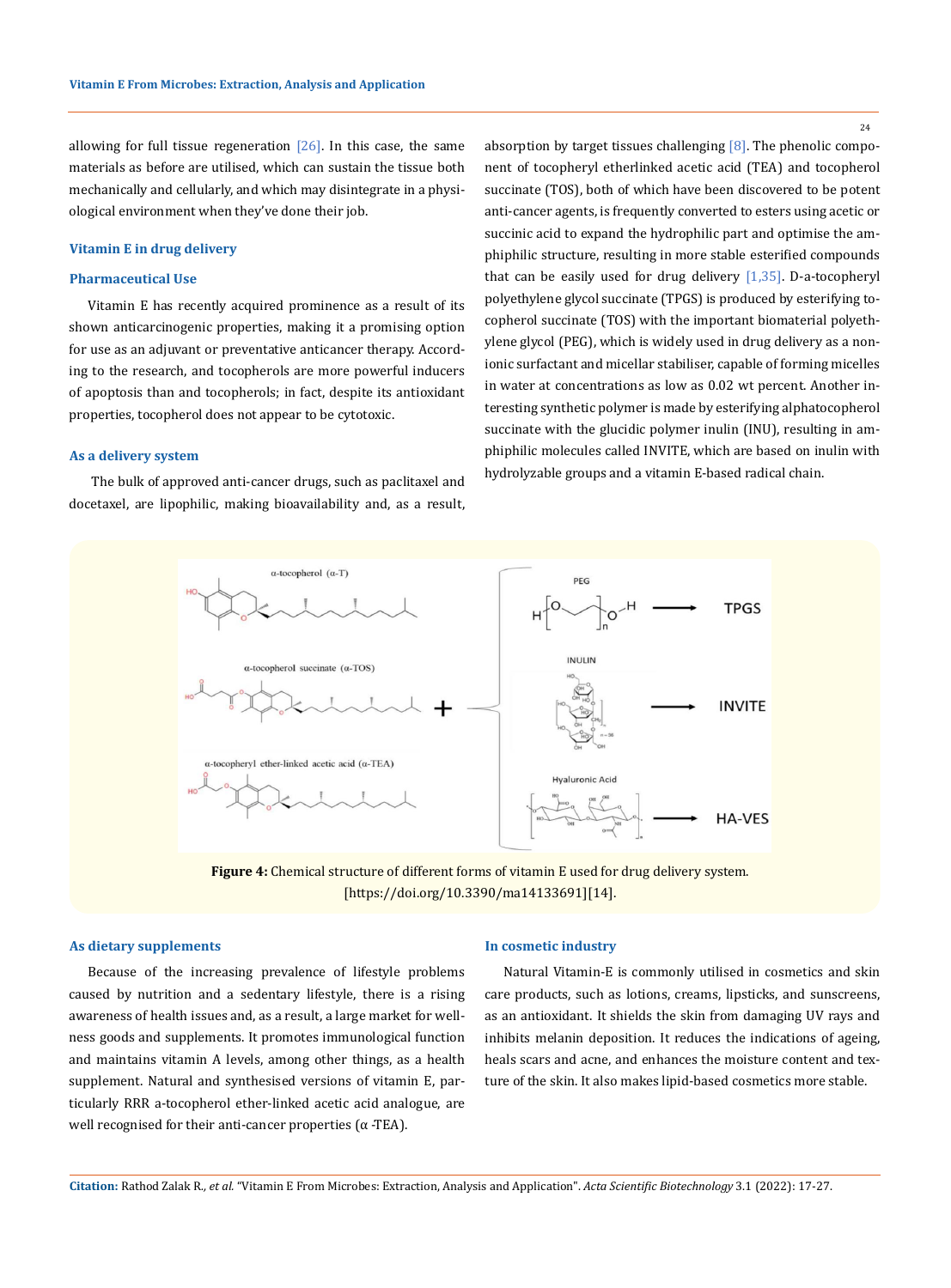

**Figure 5:** Dietary role of Vitamin E in humans. [https://www.iari.res.in/files/Bulletins/VitEbulletin%20\_31012020.pdf] [48].

# **Conclusion**

This review focused to isolate microbes which can produce vitamin E, for future enrichment of such isolates to solve vitamin E deficiency in our society. Vitamin E has a various number of relevant biological actions (like anti-inflammatory properties, antioxidant properties, etc.), and having positive impacts on immune system, bone health, age-related diseases, cancer and protection of skin. Antimicrobial action of vitamin E and its derivate compounds is still under discussion.

# **Acknowledgments**

We are grateful to Rathod Zalak for guidance and thankful to Prof. MeenuSaraf, HOD of Department of Microbiology and Biotechnology, School of sciences, Gujarat university, for support.

# **Competing Interests**

The authors declare that there is no conflict of interests.

### **Bibliography**

- 1. Angulo-Molina A., *et al*[. "Magnetite nanoparticles functional](https://www.researchgate.net/publication/264197247_Magnetite_nanoparticles_functionalized_with_a-tocopheryl_succinate_a-TOS_promote_selective_cervical_cancer_cell_death)ized with  $α$ -tocopheryl succinate ( $α$ -TOS) promote selective cervical cancer cell death". *[Journal of Nanoparticle Research](https://www.researchgate.net/publication/264197247_Magnetite_nanoparticles_functionalized_with_a-tocopheryl_succinate_a-TOS_promote_selective_cervical_cancer_cell_death)* [16.8 \(2014\): 1-12.](https://www.researchgate.net/publication/264197247_Magnetite_nanoparticles_functionalized_with_a-tocopheryl_succinate_a-TOS_promote_selective_cervical_cancer_cell_death)
- 2. Augustin J. "Methods of vitamin assay". *Wiley* (1985).
- 3. Bhushan B., *et al*[. "Techno-functional differentiation of two](https://pubmed.ncbi.nlm.nih.gov/27752783/)  [vitamin B 12 producing Lactobacillus plantarum strains: an](https://pubmed.ncbi.nlm.nih.gov/27752783/)  [elucidation for diverse future use".](https://pubmed.ncbi.nlm.nih.gov/27752783/) *Applied Microbiology and Biotechnology* [101.2 \(2017\): 697-709.](https://pubmed.ncbi.nlm.nih.gov/27752783/)
- 4. Cahoon EB., *et al*[. "Metabolic redesign of vitamin E biosynthe](https://pubmed.ncbi.nlm.nih.gov/12897790/)[sis in plants for tocotrienol production and increased antioxi](https://pubmed.ncbi.nlm.nih.gov/12897790/)dant content". *Nature Biotechnology* [21.9 \(2003\): 1082-1087.](https://pubmed.ncbi.nlm.nih.gov/12897790/)
- 5. [Collakova E and DellaPenna D. "Isolation and functional analy](https://pubmed.ncbi.nlm.nih.gov/11706191/)[sis of homogentisatephytyl transferase from Synechocystis sp.](https://pubmed.ncbi.nlm.nih.gov/11706191/)  [PCC 6803 and Arabidopsis".](https://pubmed.ncbi.nlm.nih.gov/11706191/) *Plant Physiology* 127.3 (2001): [1113-1124.](https://pubmed.ncbi.nlm.nih.gov/11706191/)

**Citation:** Rathod Zalak R*., et al.* "Vitamin E From Microbes: Extraction, Analysis and Application". *Acta Scientific Biotechnology* 3.1 (2022): 17-27.

25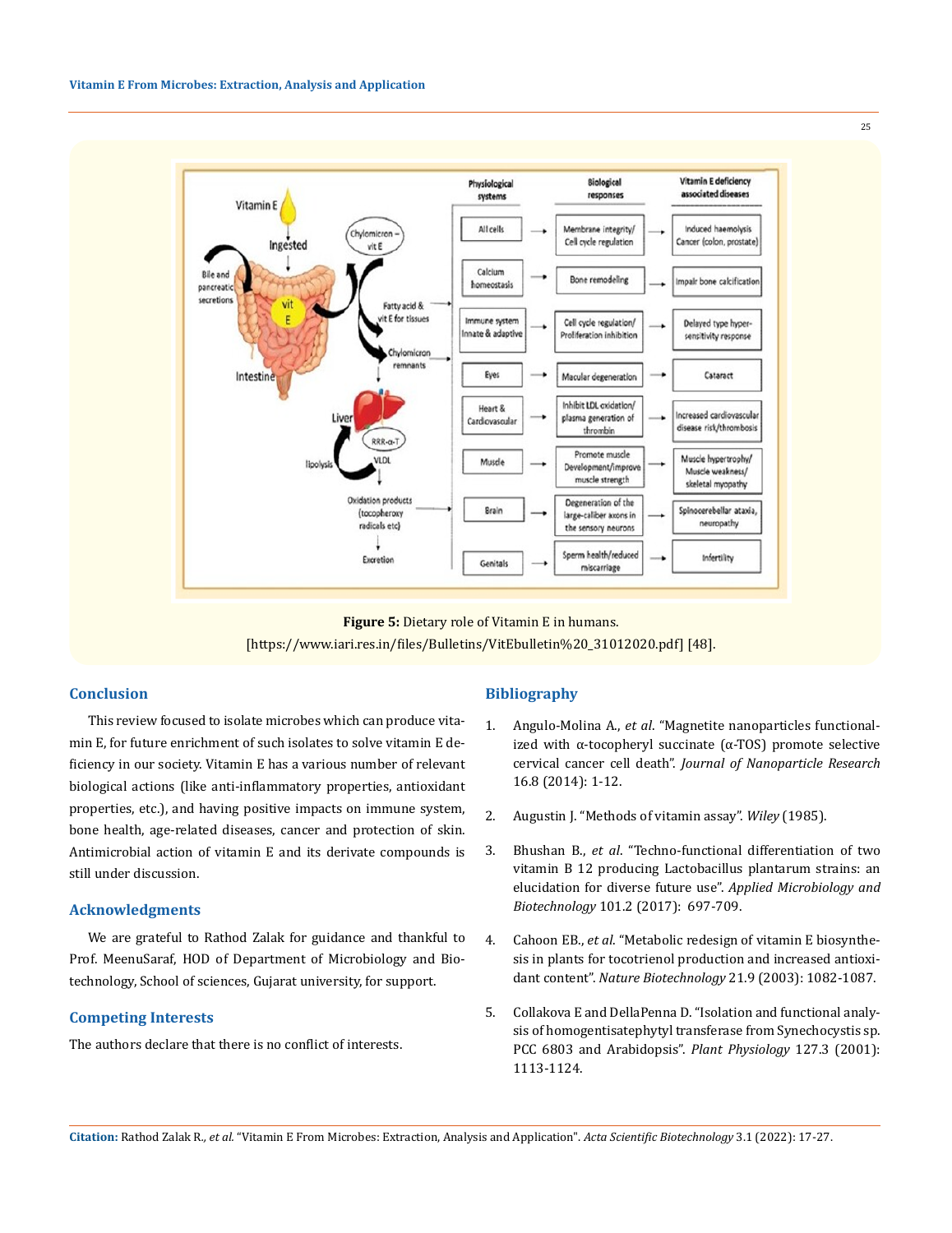- 6. [DellaPenna D. "A decade of progress in understanding vita](https://pubmed.ncbi.nlm.nih.gov/16008096/)[min E synthesis in plants".](https://pubmed.ncbi.nlm.nih.gov/16008096/) *Journal of Plant Physiology* 162.7 [\(2005\): 729-737.](https://pubmed.ncbi.nlm.nih.gov/16008096/)
- 7. Diplock AT., *et al*[. "Tocopherol, ubiquinones and ubichrome](https://pubmed.ncbi.nlm.nih.gov/13723050/)[nols in yeasts and mushrooms".](https://pubmed.ncbi.nlm.nih.gov/13723050/) *Nature* 189.4766 (1961): [749-750.](https://pubmed.ncbi.nlm.nih.gov/13723050/)
- 8. [Dubey S and Vyas SP. "Emulsomes for lipophilic anticancer](https://www.sciencegate.app/document/10.22159/ijap.2021v13i2.40339)  [drug delivery: Development, optimization and in vitro drug](https://www.sciencegate.app/document/10.22159/ijap.2021v13i2.40339)  release kinetic study". *[International Journal of Applied Phar‐](https://www.sciencegate.app/document/10.22159/ijap.2021v13i2.40339) maceutics* [13 \(2021\): 114-121.](https://www.sciencegate.app/document/10.22159/ijap.2021v13i2.40339)
- 9. [Emmerie A and Engel C. "Colorimetric determination of α‐to](https://www.nature.com/articles/142873a0)copherol (vitamin E)". *[Recueil des TravauxChimiques des Pays‐](https://www.nature.com/articles/142873a0) Bas* [57.12 \(1983\): 1350-1355.](https://www.nature.com/articles/142873a0)
- 10. [Evans HM and Bishop KS. "On the existence of a hitherto un](https://pubmed.ncbi.nlm.nih.gov/17838496/)[recognized dietary factor essential for reproduction".](https://pubmed.ncbi.nlm.nih.gov/17838496/) *Science* [56.1458 \(1992\): 650-651.](https://pubmed.ncbi.nlm.nih.gov/17838496/)
- 11. [Food NB and Board N. "Institute of Medicine. Dietary reference](https://www.ncbi.nlm.nih.gov/books/NBK225483/)  [intakes for vitamin C, vitamin E, selenium and carotenoids](https://www.ncbi.nlm.nih.gov/books/NBK225483/)  [\(2000\).](https://www.ncbi.nlm.nih.gov/books/NBK225483/)
- 12. Forbes M., *et al*[. "A New Antioxidant from Yeast. Isolation and](https://af.booksc.eu/book/30265651/deddd0)  Chemical Studies1". *Journal of the [American Chemical Society](https://af.booksc.eu/book/30265651/deddd0)* [80.2 \(1958\): 385-389.](https://af.booksc.eu/book/30265651/deddd0)
- 13. Frega N., *et al*[. "Identification and estimation of tocotrienols in](https://www.researchgate.net/publication/226536130_Identification_and_estimation_of_tocotrienols_in_the_annatto_lipid_fraction_by_gas_chromatography-mass_spectrometry)  [the annatto lipid fraction by gas chromatography-mass spec](https://www.researchgate.net/publication/226536130_Identification_and_estimation_of_tocotrienols_in_the_annatto_lipid_fraction_by_gas_chromatography-mass_spectrometry)trometry". *[Journal of the American Oil Chemists' Society](https://www.researchgate.net/publication/226536130_Identification_and_estimation_of_tocotrienols_in_the_annatto_lipid_fraction_by_gas_chromatography-mass_spectrometry)* 75.12 [\(1998\): 1723-1727.](https://www.researchgate.net/publication/226536130_Identification_and_estimation_of_tocotrienols_in_the_annatto_lipid_fraction_by_gas_chromatography-mass_spectrometry)
- 14. [Gamna F and Spriano S. "Vitamin E: A Review of Its Applica](https://www.ncbi.nlm.nih.gov/pmc/articles/PMC8269872/)[tion and Methods of Detection When Combined with Implant](https://www.ncbi.nlm.nih.gov/pmc/articles/PMC8269872/)  Biomaterials". *Materials* [14.13 \(2021\): 3691.](https://www.ncbi.nlm.nih.gov/pmc/articles/PMC8269872/)
- 15. Green J., *et al*[. "Tocopherols in micro-organisms".](https://pubmed.ncbi.nlm.nih.gov/13851496/) *Nature* [184.4695 \(1959\): 1339-1339.](https://pubmed.ncbi.nlm.nih.gov/13851496/)
- 16. Hallmann CA., *et al*[. "More than 75 percent decline over 27](https://journals.plos.org/plosone/article?id=10.1371/journal.pone.0185809)  [years in total flying insect biomass in protected areas".](https://journals.plos.org/plosone/article?id=10.1371/journal.pone.0185809) *Plos One* [12.10 \(2017\): e0185809.](https://journals.plos.org/plosone/article?id=10.1371/journal.pone.0185809)
- 17. Hardbower DM., *et al*[. "Chronic inflammation and oxidative](https://www.ncbi.nlm.nih.gov/pmc/articles/PMC3928159/)  [stress: the smoking gun for Helicobacter pylori-induced gas](https://www.ncbi.nlm.nih.gov/pmc/articles/PMC3928159/)tric cancer?" *Gut Microbes* [4.6 \(2013\): 475-481.](https://www.ncbi.nlm.nih.gov/pmc/articles/PMC3928159/)
- 18. [https://www.healthline.com/health/pregnancy/prenatal](https://www.healthline.com/health/pregnancy/prenatal-vitamins-not-pregnant)[vitamins-not-pregnant](https://www.healthline.com/health/pregnancy/prenatal-vitamins-not-pregnant)
- 19. <https://www.healthline.com/nutrition/fat-soluble-vitamins>
- 20. [https://www.medicalnewstoday.com/](https://www.medicalnewstoday.com/articles/321800#takeaway) [articles/321800#takeaway](https://www.medicalnewstoday.com/articles/321800#takeaway)
- 21. [https://www.Shimadzu.com/an/service-support/technical](https://www.Shimadzu.com/an/service-support/technical-support/analysis-basics/basic/w%20hat_is_hplc.html#4)[support/analysis-basics/basic/w hat\\_is\\_hplc.html#4](https://www.Shimadzu.com/an/service-support/technical-support/analysis-basics/basic/w%20hat_is_hplc.html#4)
- 22. <https://www.webmd.com/diet/supplement-guide-vitamin-e>
- 23. <https://www.webmd.com/diet/supplement-guide-vitamins>
- 24. [Hughes PE and Tove SB. "Occurrence of alpha-tocopherolqui](https://pubmed.ncbi.nlm.nih.gov/6809730/)[none and alpha-tocopherolquinol in microorganisms".](https://pubmed.ncbi.nlm.nih.gov/6809730/) *Journal of Bacteriology* [151.3 \(1982\): 1397-1402.](https://pubmed.ncbi.nlm.nih.gov/6809730/)
- 25. [Jensen WB. "The origin of the Soxhlet extractor".](https://pubs.acs.org/doi/10.1021/ed084p1913) *Journal of [Chemical Education](https://pubs.acs.org/doi/10.1021/ed084p1913)* 84.12 (2007): 1913.
- 26. [Jiang Q. "Natural forms of vitamin E: metabolism, antioxidant,](https://pubmed.ncbi.nlm.nih.gov/24704972/)  [and anti-inflammatory activities and their role in disease pre](https://pubmed.ncbi.nlm.nih.gov/24704972/)vention and therapy". *[Free Radical Biology and Medicine](https://pubmed.ncbi.nlm.nih.gov/24704972/)* 72 [\(2014\): 76-90.](https://pubmed.ncbi.nlm.nih.gov/24704972/)
- 27. Kanikireddy V., *et al*[. "Carboxymethyl cellulose-based mate](https://pubmed.ncbi.nlm.nih.gov/32707282/)[rials for infection control and wound healing: A review".](https://pubmed.ncbi.nlm.nih.gov/32707282/) *In‐ [ternational Journal of Biological Macromolecules](https://pubmed.ncbi.nlm.nih.gov/32707282/)* 164 (2020): [963-975.](https://pubmed.ncbi.nlm.nih.gov/32707282/)
- 28. Knecht K., *et al*[. "Tocopherol and tocotrienol analysis in raw](https://pubmed.ncbi.nlm.nih.gov/25236193/)  [and cooked vegetables: a validated method with emphasis on](https://pubmed.ncbi.nlm.nih.gov/25236193/)  [sample preparation".](https://pubmed.ncbi.nlm.nih.gov/25236193/) *Food Chemistry* 169 (2015): 20-27.
- 29. [Lee GY and Han SN. "The role of vitamin E in immunity".](https://pubmed.ncbi.nlm.nih.gov/30388871/) *Nutri‐ ents* [10.11 \(2018\): 1614.](https://pubmed.ncbi.nlm.nih.gov/30388871/)
- 30. Lee IM., *et al*[. "Vitamin E in the primary prevention of cardio](https://pubmed.ncbi.nlm.nih.gov/15998891/)[vascular disease and cancer: the Women's Health Study: a ran](https://pubmed.ncbi.nlm.nih.gov/15998891/)[domized controlled trial".](https://pubmed.ncbi.nlm.nih.gov/15998891/) *JAMA* 294.1 (2005): 56-65.
- 31. Lee WL., *et al*[. "Does a simple hematological examination pre](https://pubmed.ncbi.nlm.nih.gov/31868856/)[dict the response and side effects in patients undergoing in](https://pubmed.ncbi.nlm.nih.gov/31868856/)[duction chemotherapy and/or neoadjuvant chemotherapy?"](https://pubmed.ncbi.nlm.nih.gov/31868856/)  *Journal of the [Chinese Medical Association](https://pubmed.ncbi.nlm.nih.gov/31868856/)* 83.2 (2020): 107- [108.](https://pubmed.ncbi.nlm.nih.gov/31868856/)
- 32. [Mène-Saffrané L. "Vitamin E biosynthesis and its regulation in](https://pubmed.ncbi.nlm.nih.gov/29295607/)  plants". *Antioxidants* [7.1 \(2017\): 2 \(2017\): 375-392.](https://pubmed.ncbi.nlm.nih.gov/29295607/)
- 33. [Naguib MM and Valvano MA. "Vitamin E increases antimicro](https://www.ncbi.nlm.nih.gov/pmc/articles/PMC6291622/)[bial sensitivity by inhibiting bacterial lipocalin antibiotic bind](https://www.ncbi.nlm.nih.gov/pmc/articles/PMC6291622/)ing". *Msphere* [3.6 \(2018\): e00564-618.](https://www.ncbi.nlm.nih.gov/pmc/articles/PMC6291622/)

26